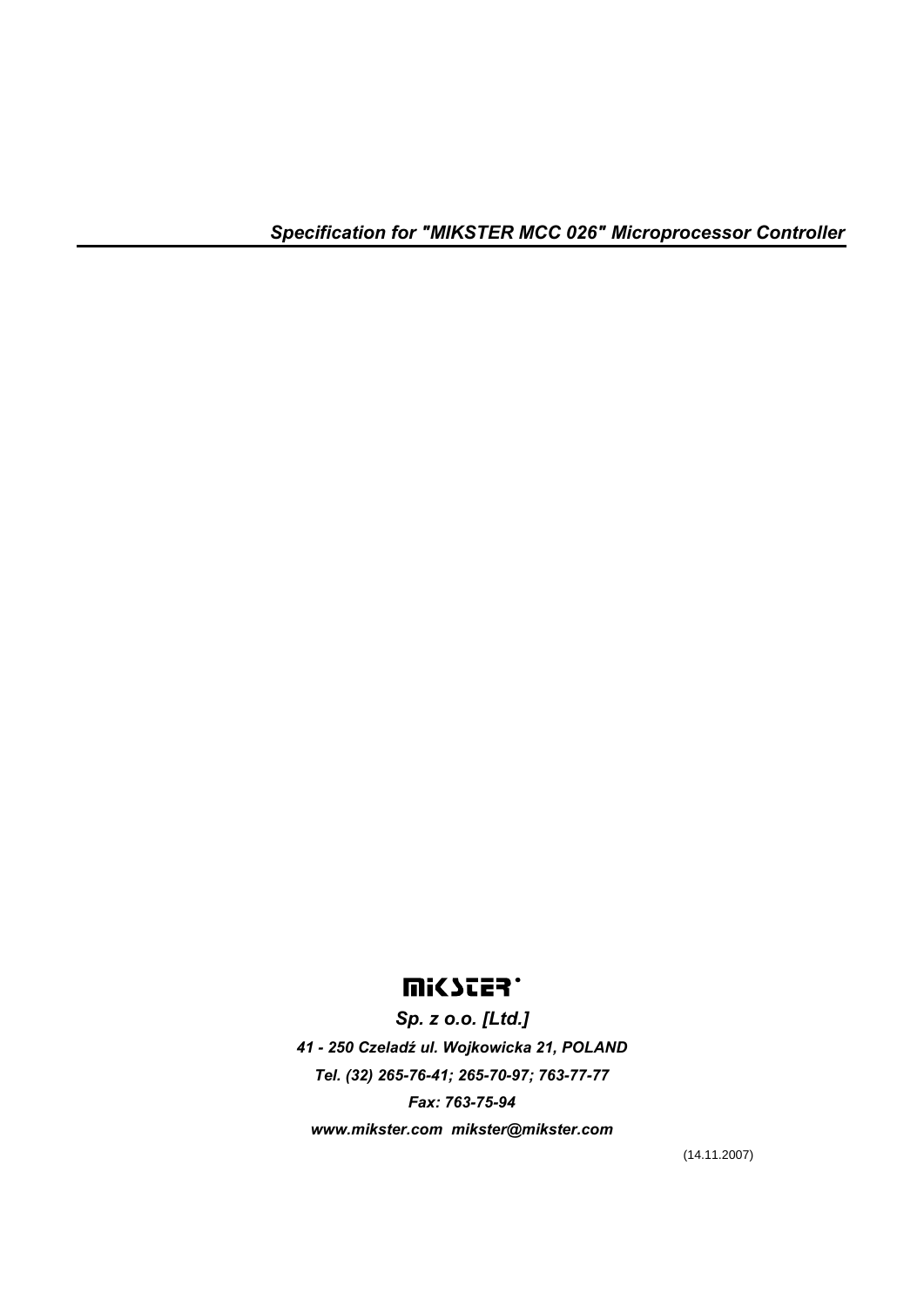# *TABLE OF CONTENTS*

### **TABLE OF CONTENTS**

| $\mathbf{1}$ .                        |                                                                        |
|---------------------------------------|------------------------------------------------------------------------|
| 2.                                    |                                                                        |
| 3.                                    |                                                                        |
| 4.                                    |                                                                        |
| 5.                                    |                                                                        |
|                                       | 5.1                                                                    |
|                                       | SETTING EQUIPMENT STATE AND STEP TERMINATION CONDITION 7<br>5.1.1.     |
|                                       | STARTING EXECUTION OF MIKSTER MCC 026 TECHNOLOGICAL PROGRAM  8<br>52   |
|                                       | 5.2.1.                                                                 |
|                                       | 5.2.2                                                                  |
|                                       | MANUAL MODIFICATIONS OF TECHNOLOGICAL PROCESS PARAMETERS WHILE<br>5.3. |
|                                       |                                                                        |
|                                       |                                                                        |
| 6.                                    |                                                                        |
| $7_{\scriptscriptstyle{\ddot{\sim}}}$ |                                                                        |
| 8.                                    |                                                                        |
| 9.                                    |                                                                        |
| 10.                                   | MONITOR - PREVIEW OF TECHNOLOGICAL PROGRAM PRESET PARAMETERS .111      |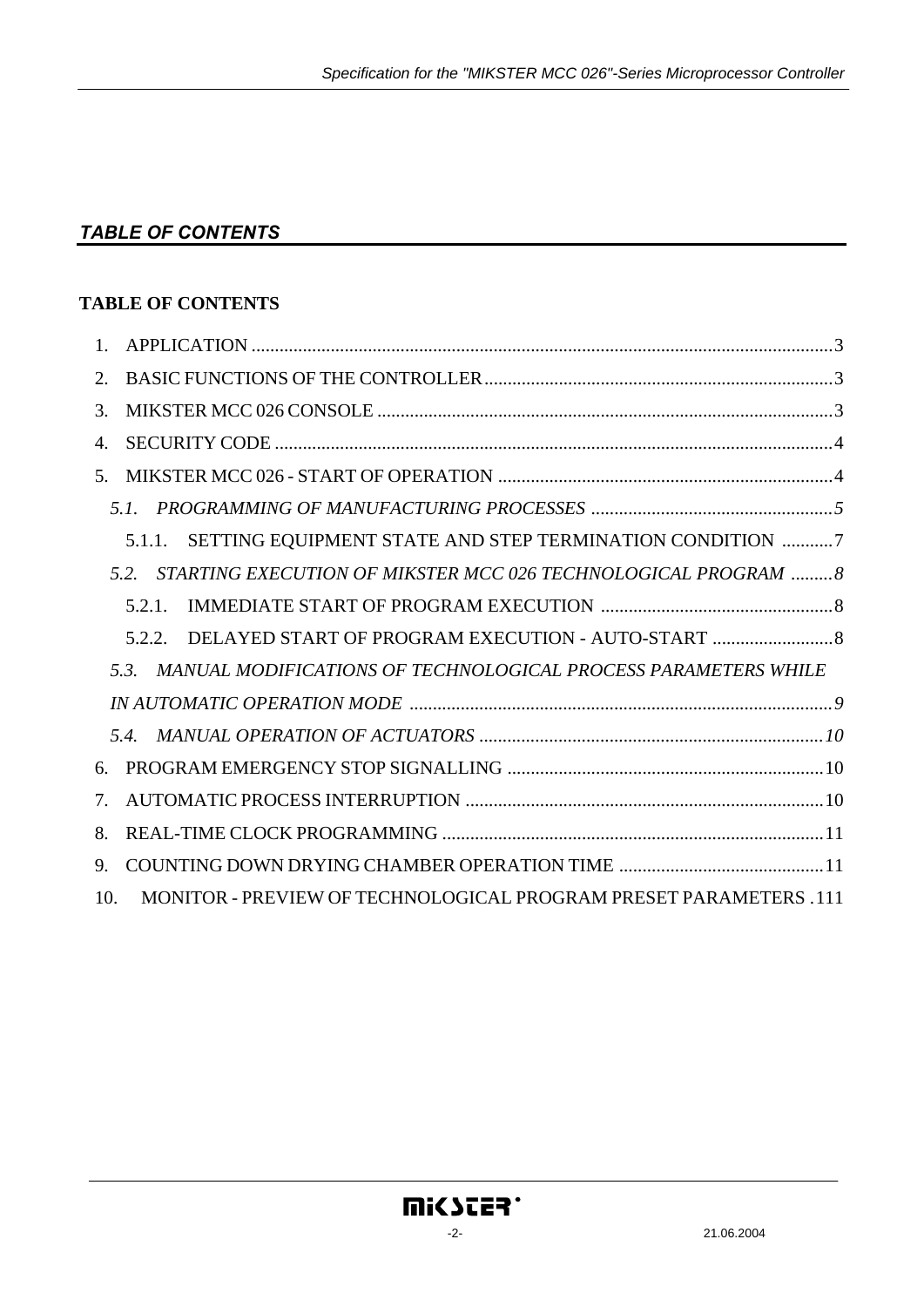# *1. APPLICATION*

The MIKSTER MCC 026-series Microprocessor Controller has been designed for the prurposes of automatical control of industrial equipment requiring programmed operation, and to measure physical quantities, e.g. temperature, pressure, humidity, etc.

In particular, the MIKSTER MCC 026 controller is intended for controlling technological process in DRYING CHAMBERS.

### *2. BASIC FUNCTIONS OF THE CONTROLLER*

- automatic execution of technological program
- 40 programs
- 6 steps / program
- 2 phases / step
- temperature control and adjustment
- humidity control and adjustment: 0-99 %
- conditional execution of program depending on humidity
- programmed control of actuators (contactors, electro-valves, etc.)
- manual operation mode
- AUTOSTART function

#### *3. MIKSTER MCC 026 CONSOLE*

All operations related to controller activation, programming, manually introduced modifications, etc. are carried out from the console (fig.1).

Keys on the console are arranged in the following keypads:

- digital displays -1-
- signal diodes  $-2$ -
- function keys -3-
- equipment state keys  $-4$ -
- program step keys -5-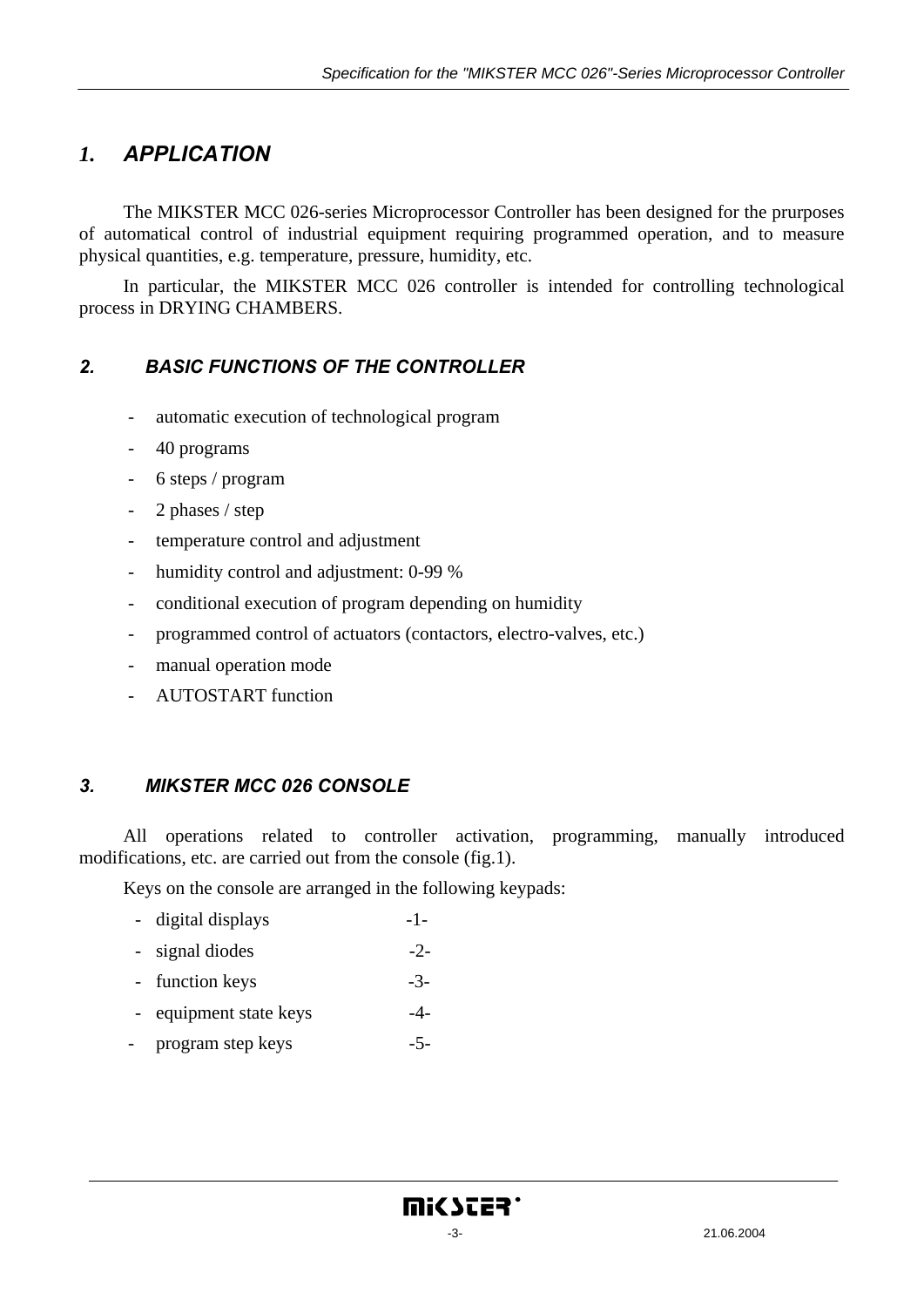

All information regarding the operation mode of the "MIKSTER MCC 026" (in-operation state, values of preset and read out parameters, equipment on / of signalling) is displayed on numeric displays and signalled by diodes. If particular unit is in operation or given function is active, the diode is continuously on. Blinking diode indicates waiting state or signals instantaneous value.

Data input in the "MIKSTER MCC 026" memory, data correction, and calling of appropriate controller functions is executed by pressing proper function keys, and numeric and equipment state keys.

### *4. SECURITY CODE*

Security code has been introduced in order to protect data stored in the MIKSTER MCC 026 memory against access of unauthorized persons. If we attempt to introduce changes in data concerning technological programs, the program will request to enter security code (detailed description in point **5.1.**)

Security code value is stored in the SET-UP memory. By default (22 22)

#### *5. MIKSTER MCC 026 – START OF OPERATION*

After turning on power supply the clock display will show REAL TIME.

At this moment it is possible to activate the following functions of the unit:

- programming technological (manufacturing) processes,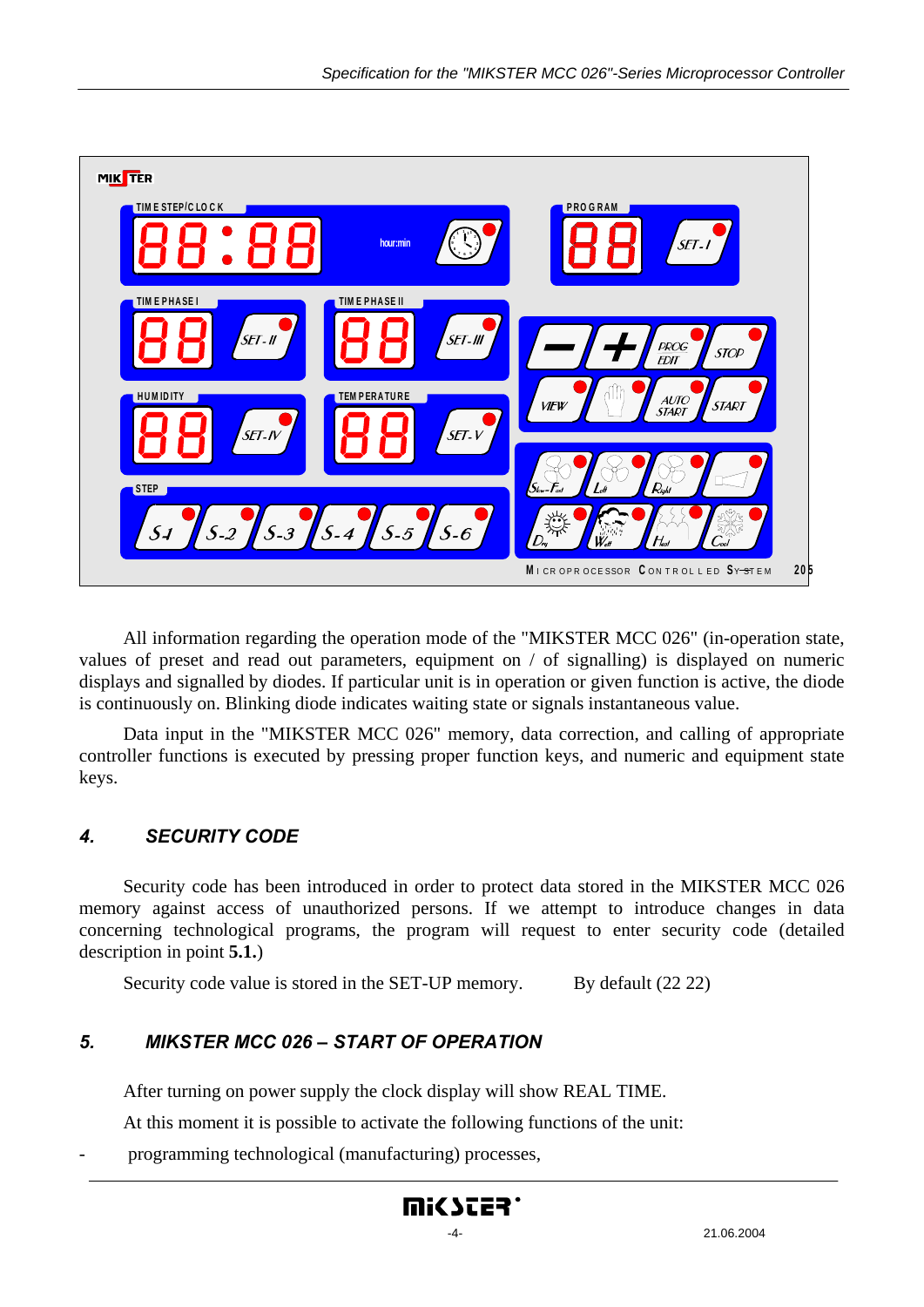- setting constant SET-UP parameters (applies to service),
- control of actuators.
- activation of program executed by MIKSTER MCC 026,
- switching on the AUTO-START function.

#### *5.1. PROGRAMMING OF MANUFACTURING PROCESSES*

User may program 40 technological programs in MIKSTER MCC 026 (Numbers from 0 to 39). Each program consists of 6 steps divided in 2 phases.

Step parameters are as follows:

- STEP DURATION: max 99h:59min
- PHASE 1 DURATION
- HUMIDITY VALUE FOR PHASE 1
- TEMPERATURE VALUE FOR PHASE 1
- STATE OF ACTUATORS FOR PHASE 1
- HUMIDITY CONDITION FOR PHASE 1
- PHASE 2 DURATION
- HUMIDITY VALUE FOR PHASE 2
- TEMPERATURE VALUE FOR PHASE 2
- STATE OF ACTUATORS FOR PHASE 2
- HUMIDITY CONDITION FOR PHASE 2

Setting the MIKSTER MCC 026 in programming mode:

**PROG** - press the  $\left(\begin{array}{c} EDI \\ EVI \end{array}\right)$  key; (word CODE and symbol 00 00 will be displayed, PHASE I TIME display is active (diode blinks)) - using the  $\left(\frac{\cdot}{\cdot}\right)^{k}$  keys set the first digit of the security code;  $SET - I$ - press the  $\left(\frac{1}{2} + \frac{1}{2} + \frac{1}{2} + \frac{1}{2} + \frac{1}{2} + \frac{1}{2} + \frac{1}{2} + \frac{1}{2} + \frac{1}{2} + \frac{1}{2} + \frac{1}{2} + \frac{1}{2} + \frac{1}{2} + \frac{1}{2} + \frac{1}{2} + \frac{1}{2} + \frac{1}{2} + \frac{1}{2} + \frac{1}{2} + \frac{1}{2} + \frac{1}{2} + \frac{1}{2} + \frac{1}{2} + \frac{1}{2} + \frac{1}{2} + \frac{1}{2$ (active display diode blinks)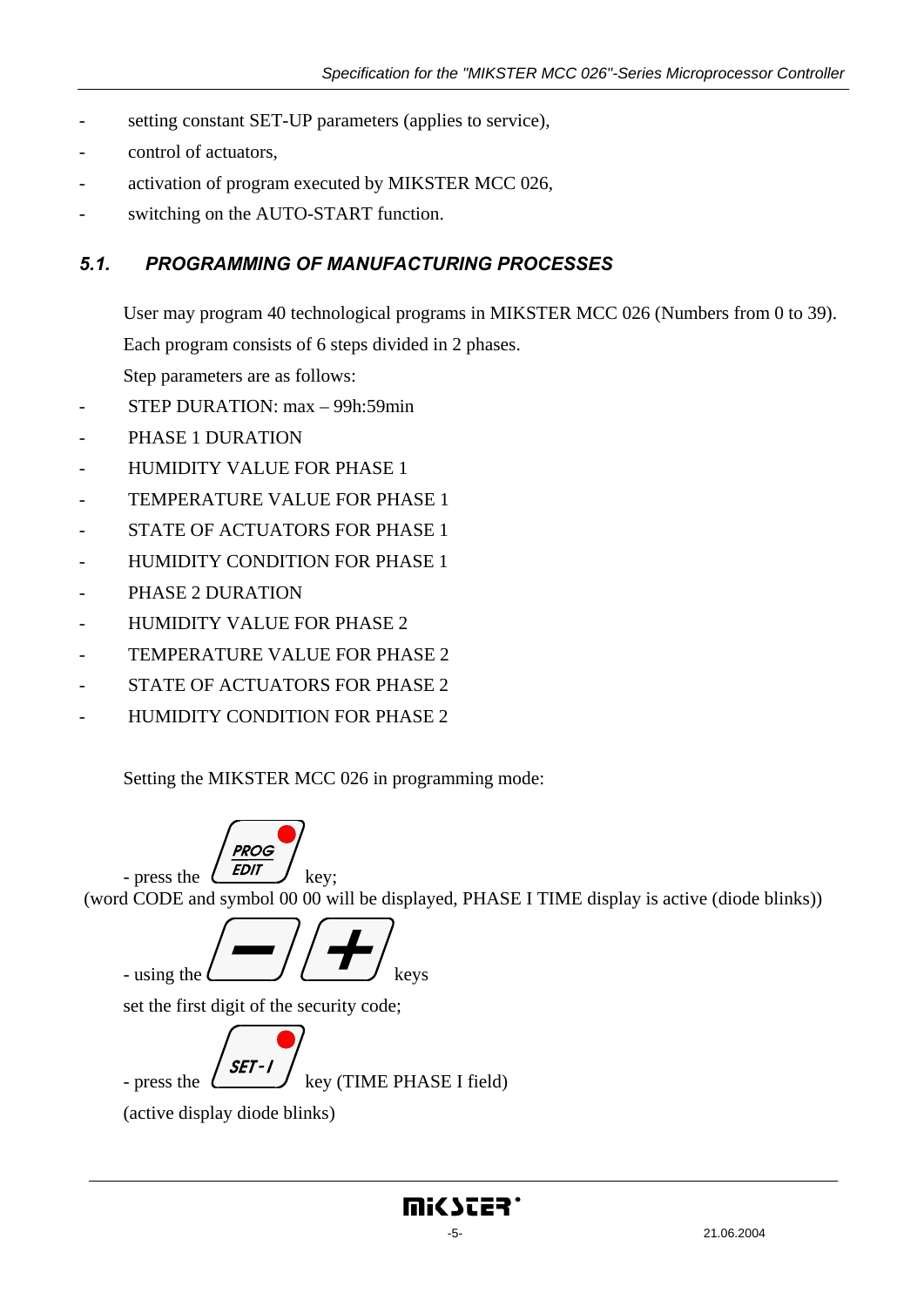

set the first digit of the security code;

- it is possible to correct the security code value by changing active display, using the keys:



When the code is correct, the unit switches to programming. The displays will show parameters of a program, number of which is displayed in the PROGRAM field.

In case if entered code is wrong, "MIKSTER MCC 026" returns to the stand-by mode.

(current time is displayed).

In order to program the unit, user is required to enter preset parameters (step time, phase time, humidity, temperature, setting of actuators, program execution conditions) in suitable fields on the console. If you intend to modify selected program parameter, press the key of that parameter (active display will blink), and then press the following keys:



In order to change step press button with appropriate step number:



- to carry out programming of the next program press the

SET-

key and proceed as above.

- to finish controller programming press the

$$
\begin{array}{|c|c|}\n\hline\n\text{PROG} & & \text{STOP} \\
\hline\n\text{EDIT} & & \text{or} \\
\hline\n\end{array}
$$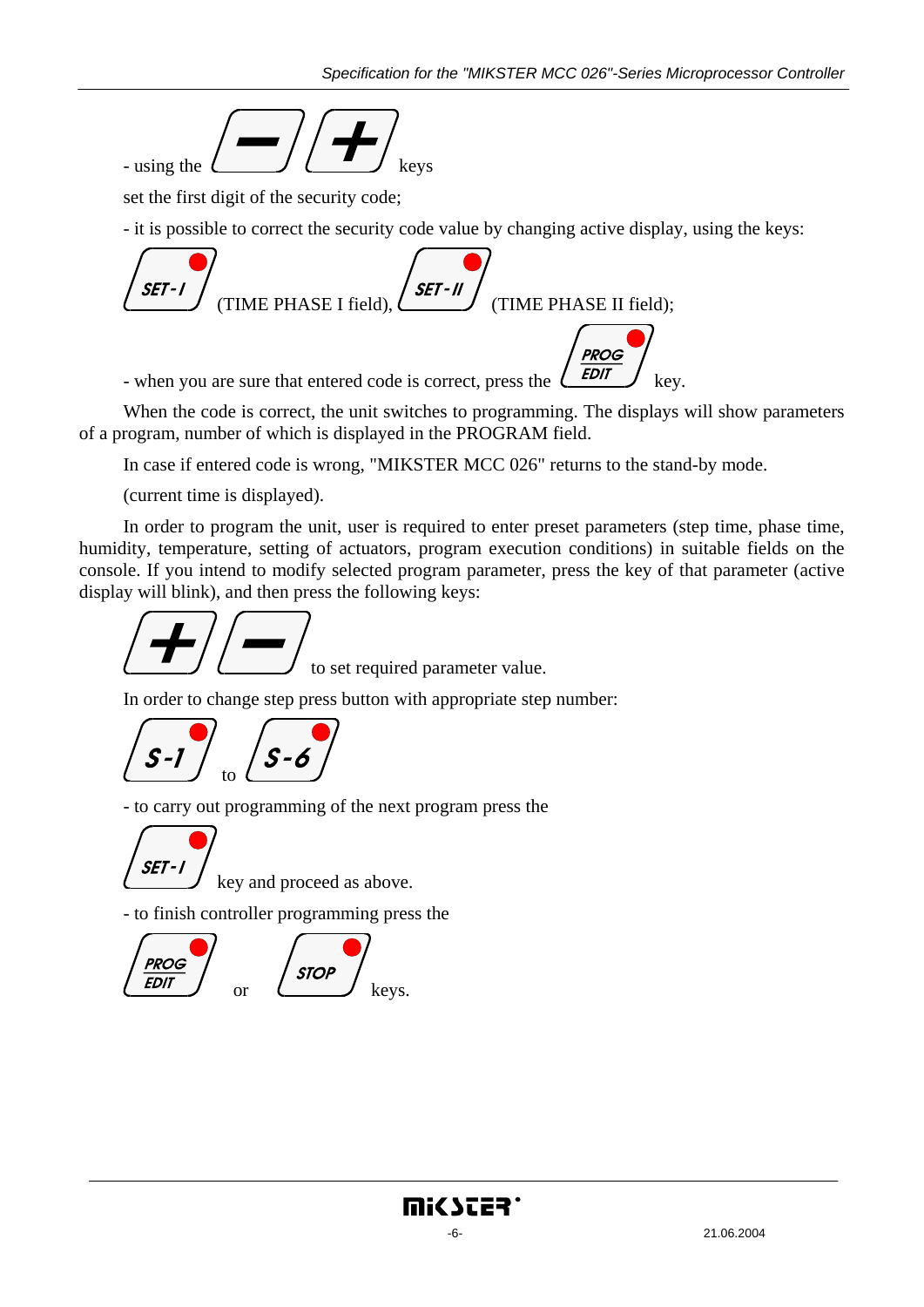### *5.1.1. SETTING EQUIPMENT STATE AND STEP TERMINATION CONDITION*

In each step and phase user shall set state of actuators (whether particular device is to be on or off). In order to do this press the following keys:



if particular device is to be on, then diode built-in in the key is on, otherwise the diode is off.

Standard software version does not allow simultaneous turning on of



While programming, it is also possible to preset the step termination condition as a result of humidity increase or drop. In order to do that carry out the following procedure:

$$
\int_{\mathcal{D}_{\alpha}}\frac{d\mu}{dx} dx
$$

Each pressing of the  $(D_{\nu})$  key is signalled in the following sequence:

- *diode off* indicates that drying control is off
- *diode on* indicates that drying control is on
- *diode blinks* drying control is on and the step termination condition will be set after humidity drops below its preset value
- *diode off* indicates that drying control is off, etc.



Similarly, each pressing of the  $\left(\mathbf{W}_{\mathbf{e}}^{\mathbf{w}}\right)$  key is signalled in the following sequence:

- *diode off* indicates that humidification control is off
- *diode on* indicates that humidification control is on
- *diode blinks*  humidification control is on and the step termination condition will be set after humidity increases over its preset value
- *diode off* indicates that humidification control is off, etc.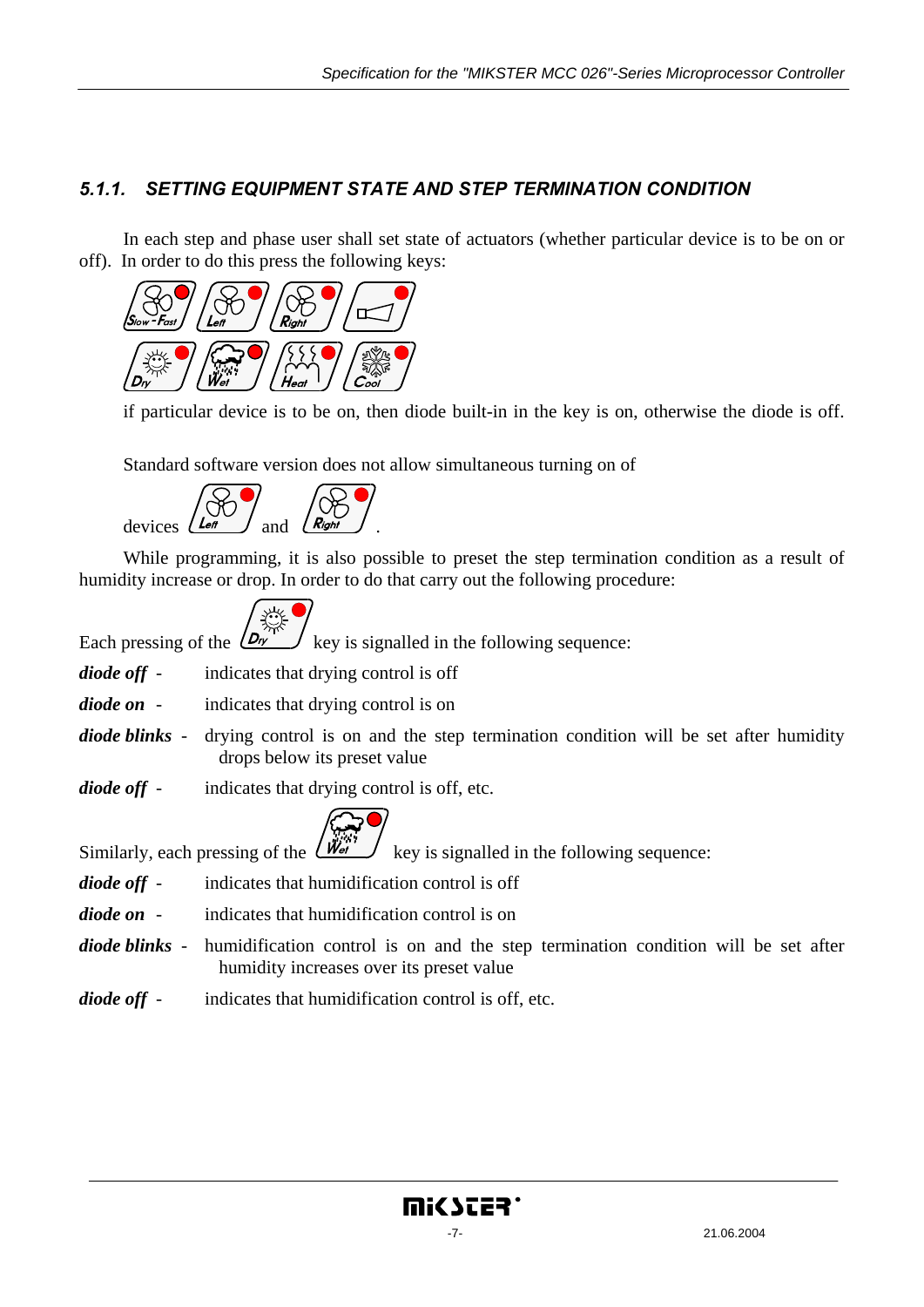### *5.2. STARTING EXECUTION OF MIKSTER MCC 026 TECHNOLOGICAL PROGRAM*

### *5.2.1. IMMEDIATE START OF PROGRAM EXECUTION*

The automatic step (unit actuation) may be activated, when MIKSTER MCC 026 is in the standby mode (current time is displayed).

In order to do that follow this procedure:

- press the key (program number display field will blink); - by pressing the keys

enter the number of program, which you intend to execute;



*(at that moment it is possible to interrupt the unit activation by pressing the* 

 *key, if the key is pressed, MIKSTER MCC 026 returns to the stand-by mode, current time is displayed)* 



- after entering program number, when you are sure that it is correct, press the key (the unit will start operation).

### *5.2.2. DELAYED START OF PROGRAM EXECUTION – AUTO-START*

The autostart function permits to actuate a unit at previously programmed hour.

In order to engage the autostart function do the following:

**AUTO** Press the  $\left($  **START**  $\right)$  key.

Then enter program number in the PROGRAM field, and then enter hour and minute of planned unit activation in the TIME STEP/CLOCK field.



As soon as the  $\left(\frac{\partial^2 u}{\partial x^2}\right)$  key is pressed, the autostart function will activate.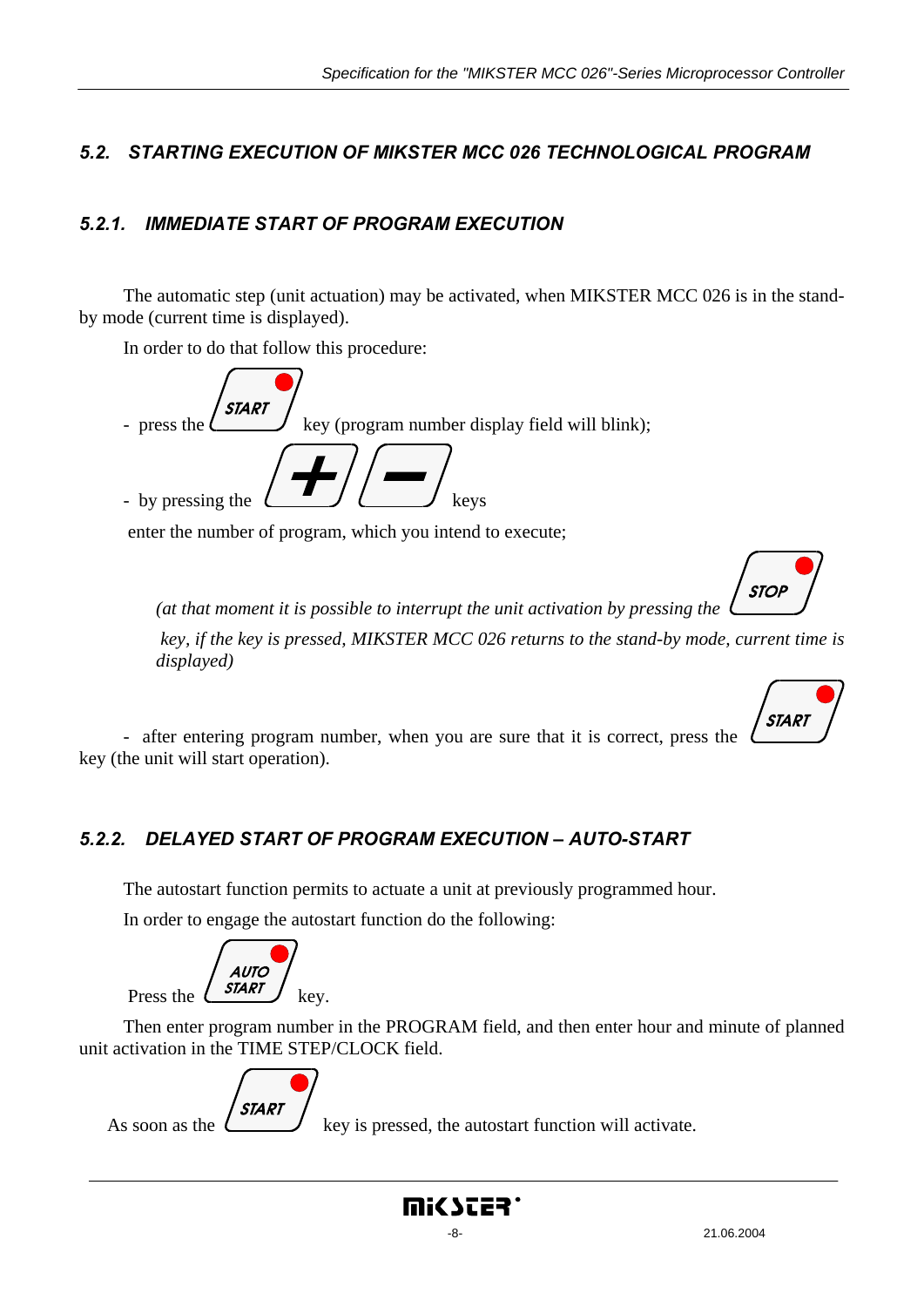

#### *5.3. MANUAL MODIFICATIONS OF TECHNOLOGICAL PROCESS PARAMETERS WHILE IN AUTOMATIC OPERATION MODE*

During automatic operation it is possible to manually introduce corrections in a previously programmed program. In order to do that follow the procedure below:



- press the  $\sqrt{EDI}$  key (all preset parameters of currently executed step will be

displayed);

- introduce changes in the program in the same way as in point **5.1.** 

- parameters of successive program steps are displayed after pressing keys in the STEP field. Blinking diode in selected step field confirms that currently displayed step is not being executed.



- the operation of manual data correction will be completed after pressing the key again.

After completion of the above procedure all data will be copied to the controller memory and the device will respond to all introduced modifications.

If data input is terminated in other step (phase) than the one previously executed, the unit will execute that step (phase), in which the operation of manual data correction was interrupted.

**CAUTION !** IT IS IMPOSSIBLE TO MODIFY THE STATE OF ACTUATORS AND STEP TERMINATION CONDITIONS DURING PROGRAM EXECUTION.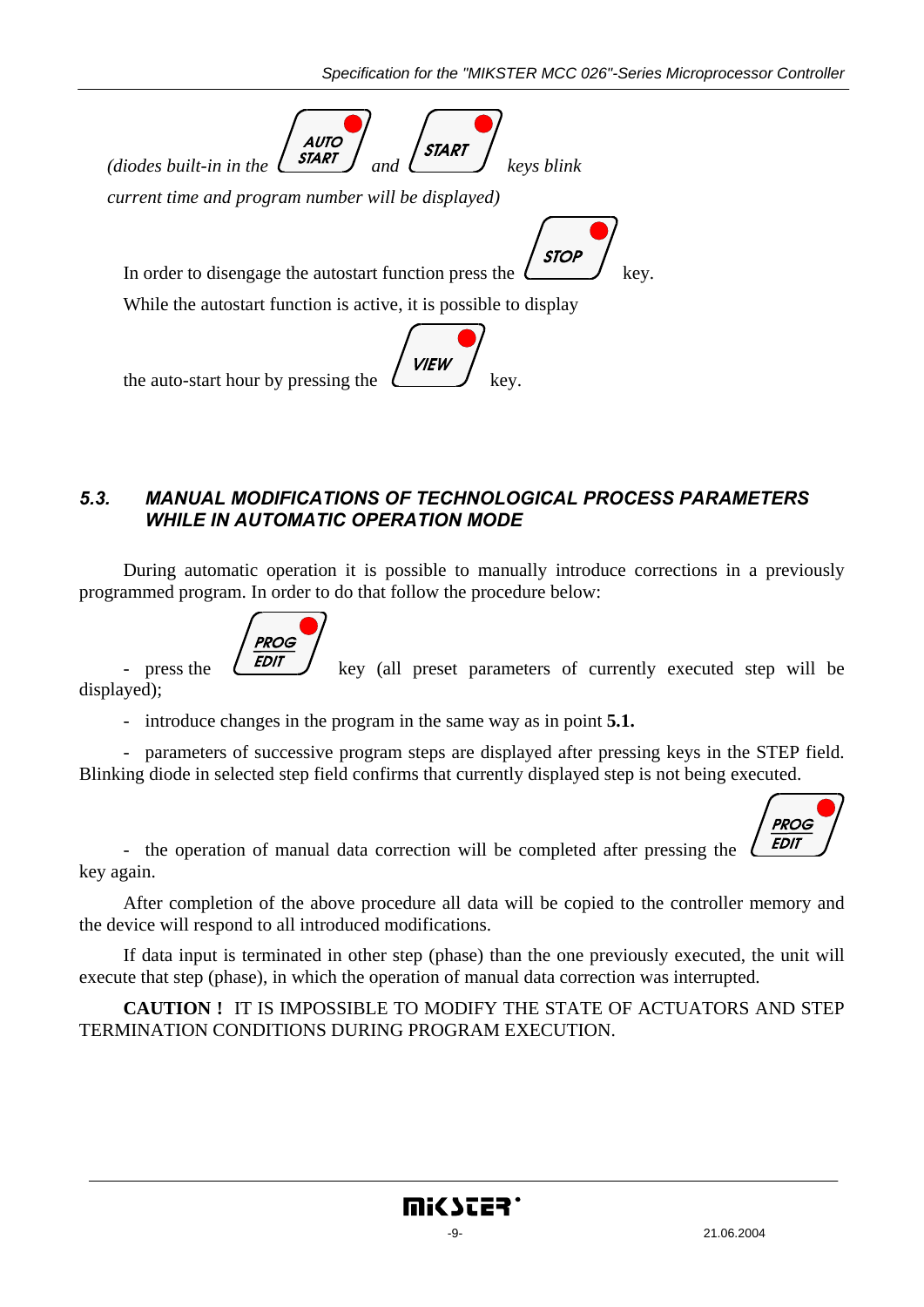# *5.4. MANUAL OPERATION OF ACTUATORS*

In order to activate actuators manually follow the procedure below:

*("MIKSTER MCC 026" shouldbe in the stand-by mode – current time is displayed)* 



keys in order to program appropriate controller output and switch on or off an actuator.

- when the

key is pressed, the unit will quit the mode of automatic actuator operation.

# *6. PROGRAM EMERGENCY STOP SIGNALLING*

In case of any breakdown during program execution (e.g. power decay) the moment of failure occurrence will be memorized, and then, after the cause of failure is removed, the program will continue its work from the moment of program execution interruption.

In this case on the TIME STEP/CLOCK display will cyclically show word -Error-, while the PROGRAM display will show error number -40-.



# *7. AUTOMATIC PROCESS INTERRUPTION*